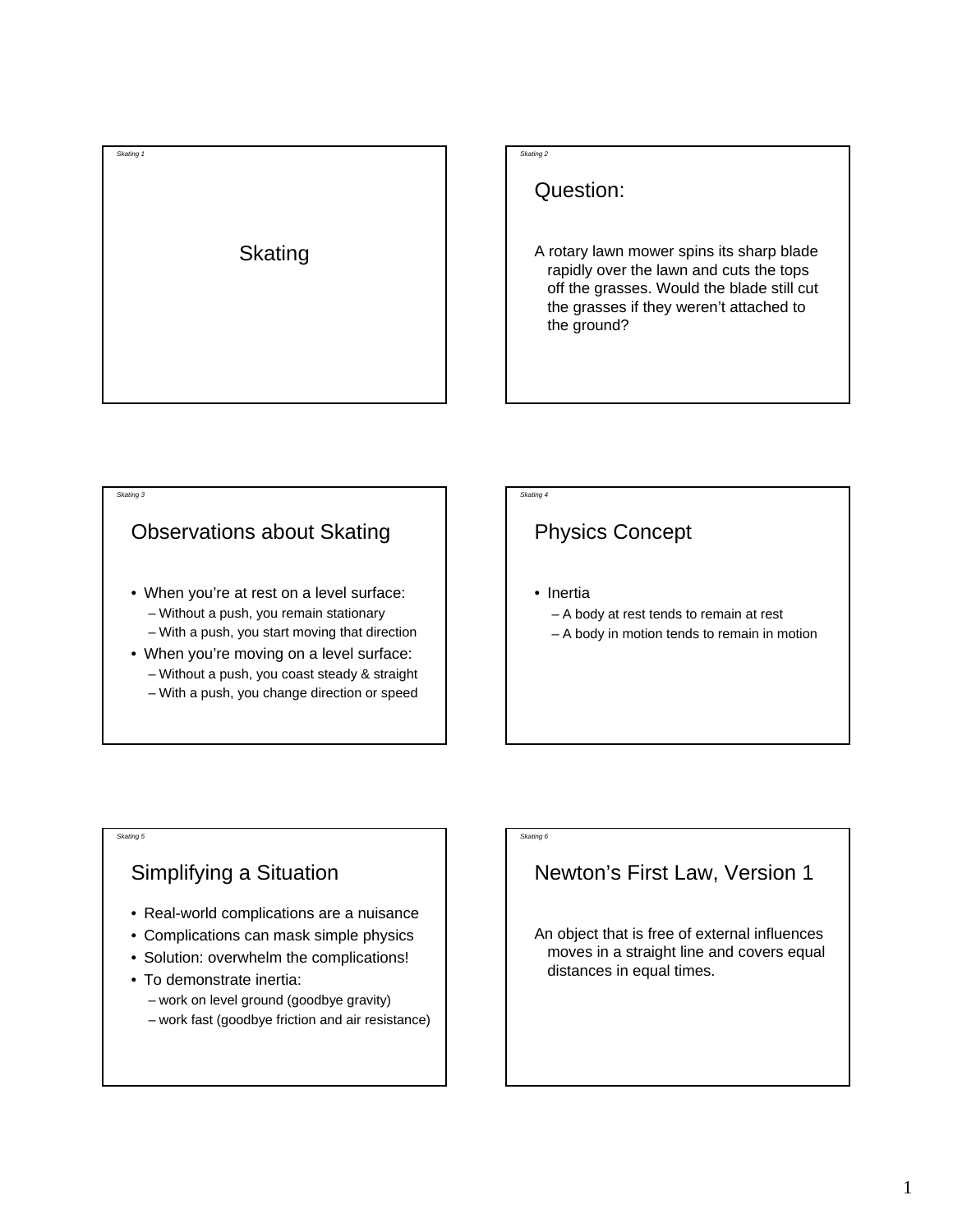#### *Skating 7*

### Physical Quantities

- Position an object's location
- Velocity its change in position with time

#### *Skating 8*

#### Newton's First Law, Version 2

An object that is free of external influences moves at a constant velocity.

#### *Skating 9*

#### Physical Quantities

- Position an object's location
- Velocity its change in position with time
- Force a push or a pull

#### *Skating 10*

Newton's First Law

An object that is not subject to any outside forces moves at a constant velocity.

#### *Skating 11*

#### Question:

A rotary lawn mower spins its sharp blade rapidly over the lawn and cuts the tops off the grasses. Would the blade still cut the grasses if they weren't attached to the ground?

# *Skating 12*

### Physical Quantities

- Position an object's location
- Velocity change in position with time
- Force a push or a pull
- Acceleration change in velocity with time
- Mass measure of object's inertia